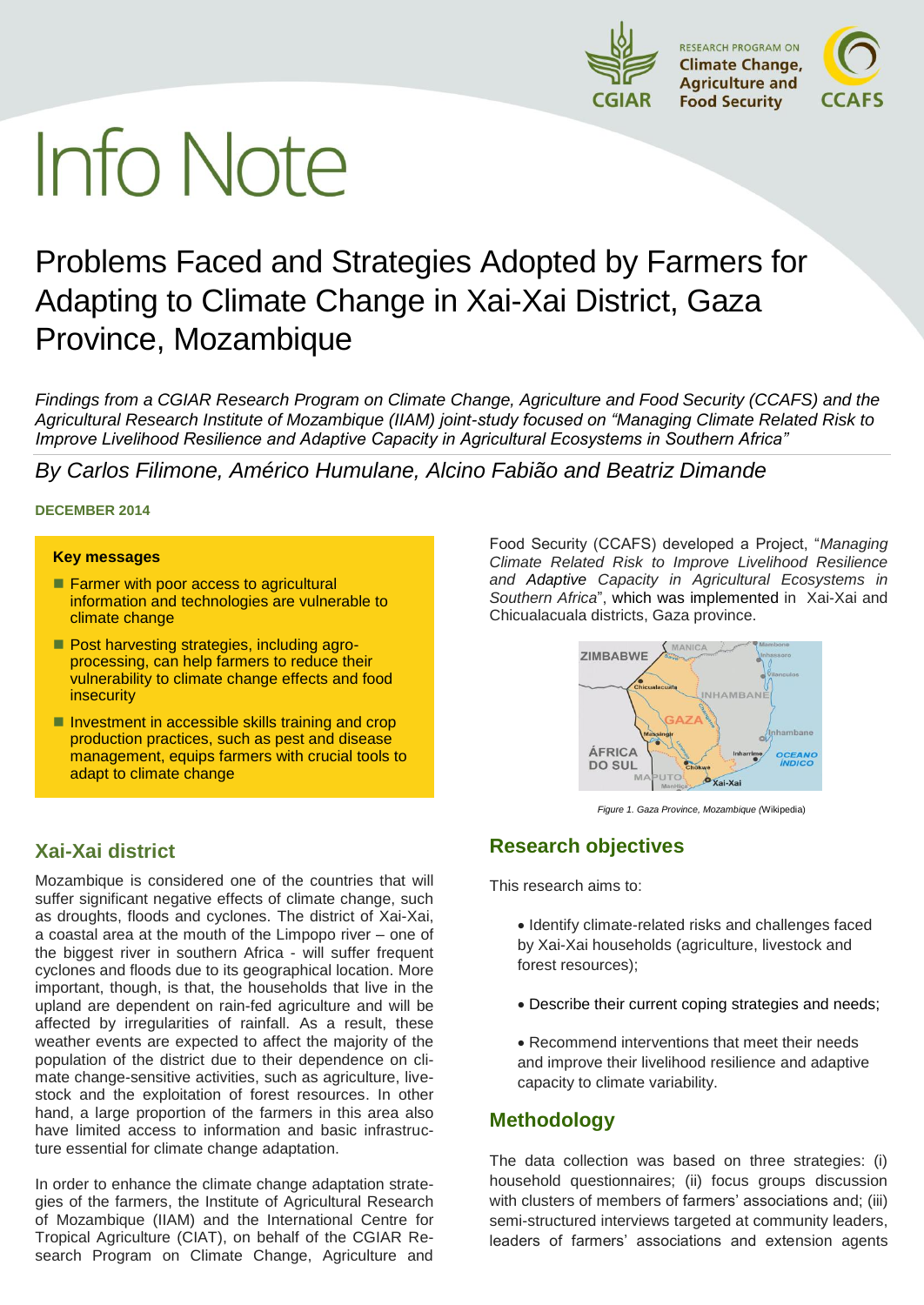working in the villages studied. In total, 166 households in four villages were surveyed in the district; four focus groups consisting of four to 12 people were organized, and 10 key informants were individually interviewed.

# **Results**

#### **Crop production**

Almost all households (99%) have crop production as their activity. The main crops grown are **maize** (which is cropped by 98% of households), **cassava** (90%), **cowpea**  (83%), **groundnut** (80%), **sweet potato** (78%), and **vegetables** (57%). Maize, sweet potato and vegetables are grown mainly in the lowlands, along the Limpopo River valley; and cassava, cowpea and groundnut are grown in upland and rainfed areas.



*Figure 2: Vegetables grown in Limpopo River valley*

The main constraints affecting crop production are related to **poor use of improved agricultural technologies and practices** that could improve production and productivity and minimize the effects of climate change. This research shows that more than 50% of the respondents do not use any improved practice for improving soil fertility, to control pests and diseases in crops and to improve soil moisture conservation. And also they do not plant drought-tolerant varieties of crops.

Due to the poor adoption of improved technologies, Xai-Xai farmers are continuously faced with problems of **low yields and productivity** due to the **shortage and irregularity of rainfall** and the attack by **pests and diseases** of the following main crops: (i) maize (black beetle , armyworm, corn borer, elegant grasshopper, mildew and striped) ; (ii) rice and cowpeas (black beetle); (iii) cabbage (caterpillars and leaf aphid); (iv) tomato and potato (bacterial wilt); (v) Garlic (rust) and; (vi) cassava (elegant grasshopper). They also face post-harvest losses in maize and cowpea due to weevil attacks on stored grains.

The most widely used climate change adaptation strategy is the **seasonal rotation of crop production** between the upland and lowland areas. About 61% of farmers in Xai-Xai have upland and lowland farms. The upland or rainfed farms are used in rainy seasons when the lowlands are usually flooded, and conversely, the lowlands

are used mostly in the dry season, to take advantage of water availability.

Other important strategies such as **improving soil fertility** through the use of **organic compost and manure** and improving soil moisture conservation through **mulching** were not adopted because these strategies are labour intensive. The use of pesticides and improved drought-tolerant seed varieties were not widely used due to the lack of financial resources required to acquire these inputs.

#### **Livestock**

Around 67% of households rear livestock. The most important livestock raised are poultry (chicken and duck) that are found in 67% of households, goats (47%), cattle (25%) and pig (24%).

Less than 30% of farmers have adopted the **feeding management practices**, such as the production of hay and silage, conservation and the treatment of agricultural waste, and the growing of **drought-tolerant fodder**. There are also few producers (23%) that have constructed **improved accommodation** for their animals. A reasonable number of farmers, around 34% to 75%, use some form of **health management practices** with the assistance of livestock extension workers.

Livestock production in Xai-Xai district is affected by various constraints such as: lack of pasture and parasites (in cattle and goats), diarrhea and scabies diseases (in goats), Newcastle disease (in chickens), viral hepatitis (in ducks), injury (in cattle and goats) and African swine fever (in pigs).



*Figure 3: Livestock grazing in upland*

The lack of pasture affects cattle and goats and occurs mainly between June and October for those who graze in the uplands, due to drought, and from January to February, for farmers grazing in the lowland, due to flooding. This problem is also affected by a reduction in grazing areas due to the increasing number of livestock farmers in the district, the extension of the residential area and the expansion of agricultural lands with the implementation of Chinese Uambau Project.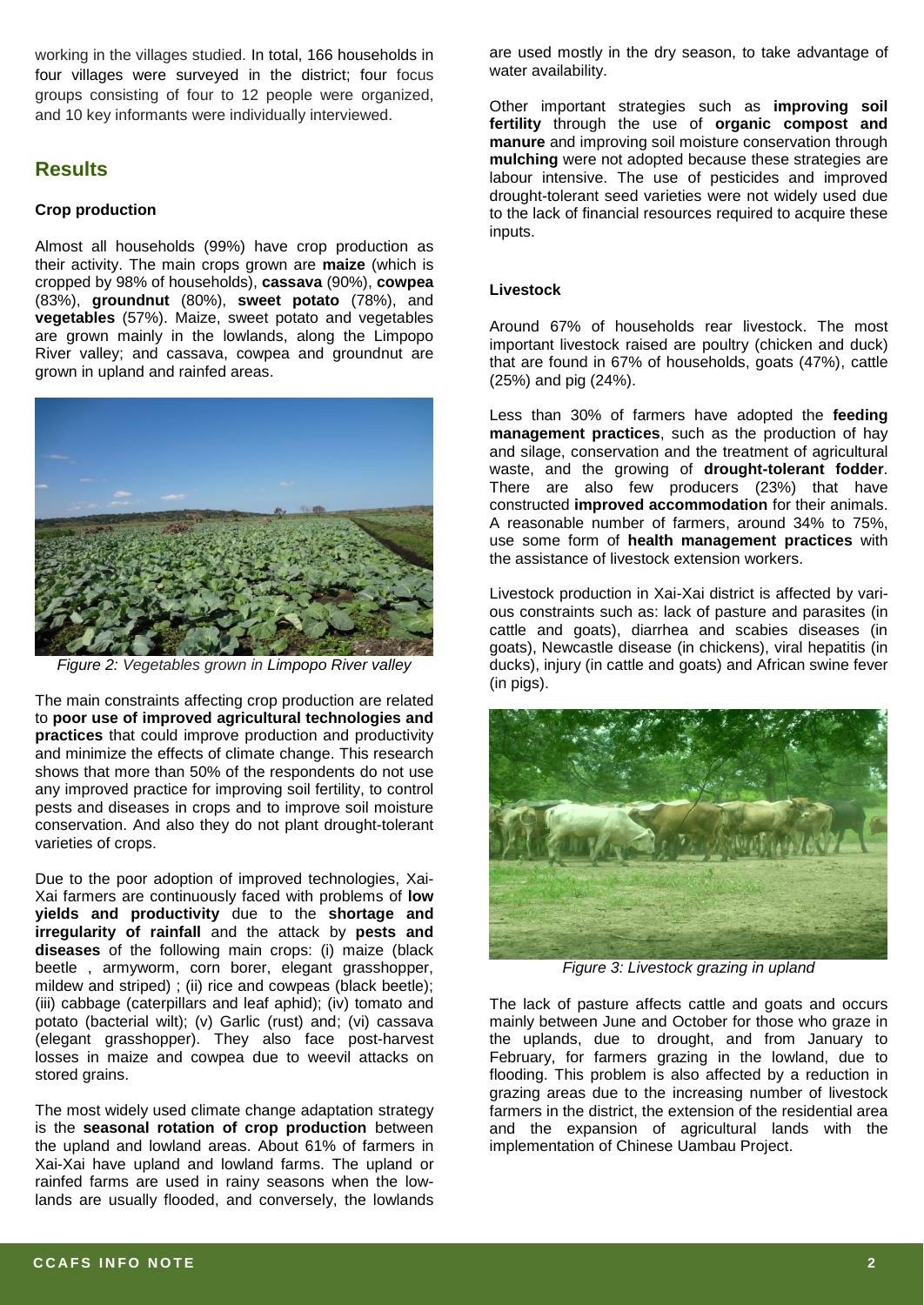#### **Production of fruit trees**

In Xai-Xai district there are numerous varieties of fruit trees. Around 97% of households have mango trees, 77% have orange trees, 74 % produce avocado, 69% have banana trees and 68% have planted *mafurreira (Trichilia emetica)*. Fruit tree production is constrained by **pests and diseases**, including aphids, mealybugs and fruit flies (in citrus trees) and powdery mildew (in cashew trees).

#### **Management of forest resources**

A substantial part of the forest lands in Xai-Xai has been taken over by expanding residential and agricultural areas. Consequently, there are limited forest resources to exploit and very few families exploit these resources. For example, only 13% of households collect and sell wild fruits and other non-timber products; less than 6% sell firewood and construction material and only 0.6 % are engaged in the production and selling of charcoal.

The main native fruits used by local population are canhu ([*sclerocarya birrea* (A. Rich), Hochst. Sbsp. Caffra]), mapfilwa (*Vangueria infausta* Burch.), tindziva (*Dialium schlechteri* Harms), nheva (*Manilkara discolor* (Sond.) J.H. Hemsl.), ata silvestre (*Annona senegalensis* Pers.), massala (*Strychnos spinosa* Lam.) and tâmaras (*Phoenix reclinata* Jacq.).

This research found that 74% of the households have **poor knowledge and skills** in matters of management of forest resources, including the collection and treatment of native species seeds, the establishment and management of nurseries and the management of forest trees.

#### **Processing and storage of agricultural products**

In general, the level of knowledge and skills of Xai-Xai farmers, in regard to agricultural products processing is poor. More than 80% of the households surveyed have no knowledge of how to process fruits, vegetables and orange-fleshed sweet potato, into various products with better storability. For products of animal origin, about 75% of the households have no knowledge of the available processing techniques.

The few farmers with some level of knowledge of processing are limited to the preparation of juices, biscuits and cakes from orange-fleshed sweet potato. In addition, there are a few other farmers with any knowledge of cassava processing in gari (locally known as tapioca).

Consequently, the large seasonal losses of mango and orange fruits in Xai-Xai district have been attributed mainly – in addition to other factors – to the poor knowledge of fruit processing; because farming households cannot consume the entire production but also do not have the capacity to conserve and/or to commercialize the fruits at the peak of ripening.

The preservation of maize and cowpea, the two most important crops for food and family income in the district, is one of the main concerns for producers. Products

stored suffer attack from weevils, reducing the availability of maize and cowpea, especially during the food shortage period of the year.

## **Conclusion and policy implications**

Most households from Xai-Xai district are vulnerable to climate change, because of their dependence on climatesensitive activities, such as subsistence agriculture, livestock production and the exploitation of forest resources. Moreover, most farmers have poor knowledge and limited information about certain agricultural technologies and practices that may help them to cope with climate change events such as droughts and floods that are becoming increasingly frequent. Also, due to their financial capabilities, there is a low probability that they will be able to adopt technologies that demand high financial resources.

Therefore, it is necessary to **invest in their training** in crop production practices, especially **low cost pests and diseases management practices** and low cost **soil fertility practices** to equip these farmers with the required knowledge and skills to adapt to climate change. These practices must, however, not be too labor-intensive in order to not discourage their adoption.

It is also important to **scale up the use of droughttolerant seed varieties** and the use of low cost **improved storage practices** for maize and cowpea. To successfully scale up the adoption of these technologies we recommend the use of value chain approach and active involvement of the farmers during the dissemination process.

In livestock production, the dissemination of knowledge of the methods of hay and silage production, conservation and treatment of agricultural waste and growing of drought-tolerant fodder for feeding cattle and goats in the dry season is highly recommended.

## **Further Reading**

Matavel, A.J, 2012. *Vulnerabilidade da Comunidade de Zongoene às Alterações Climáticas*. Portugal: Universidade de Aveiro.

Ministério para a Coordenação da Acção Ambiental (MICOA), 2007. *Programa de Acção Nacional para a Adaptação Às Mudanças Climáticas (NAPA)*. Moçambique: Direcção Nacional de Gestão Ambiental.

MICOA, 2006. *Avaliação das Experiências de Moçambique na Gestão de Desastres Climáticos* (1999 a 2005). Moçambique: MICOA

MICOA, 2005. *Avaliação da vulnerabilidade as mudanças climáticas e estratégias de adaptação*. Ministério para a Coordenação da Acção Ambiental (MICOA). Direcção Nacional de Gestão Ambiental.

Ministério da Administração Estatal, 2005. *Perfil do distrito de Xai-Xai, província de Gaza*. Moçambique: Ministério da Administração Estatal.